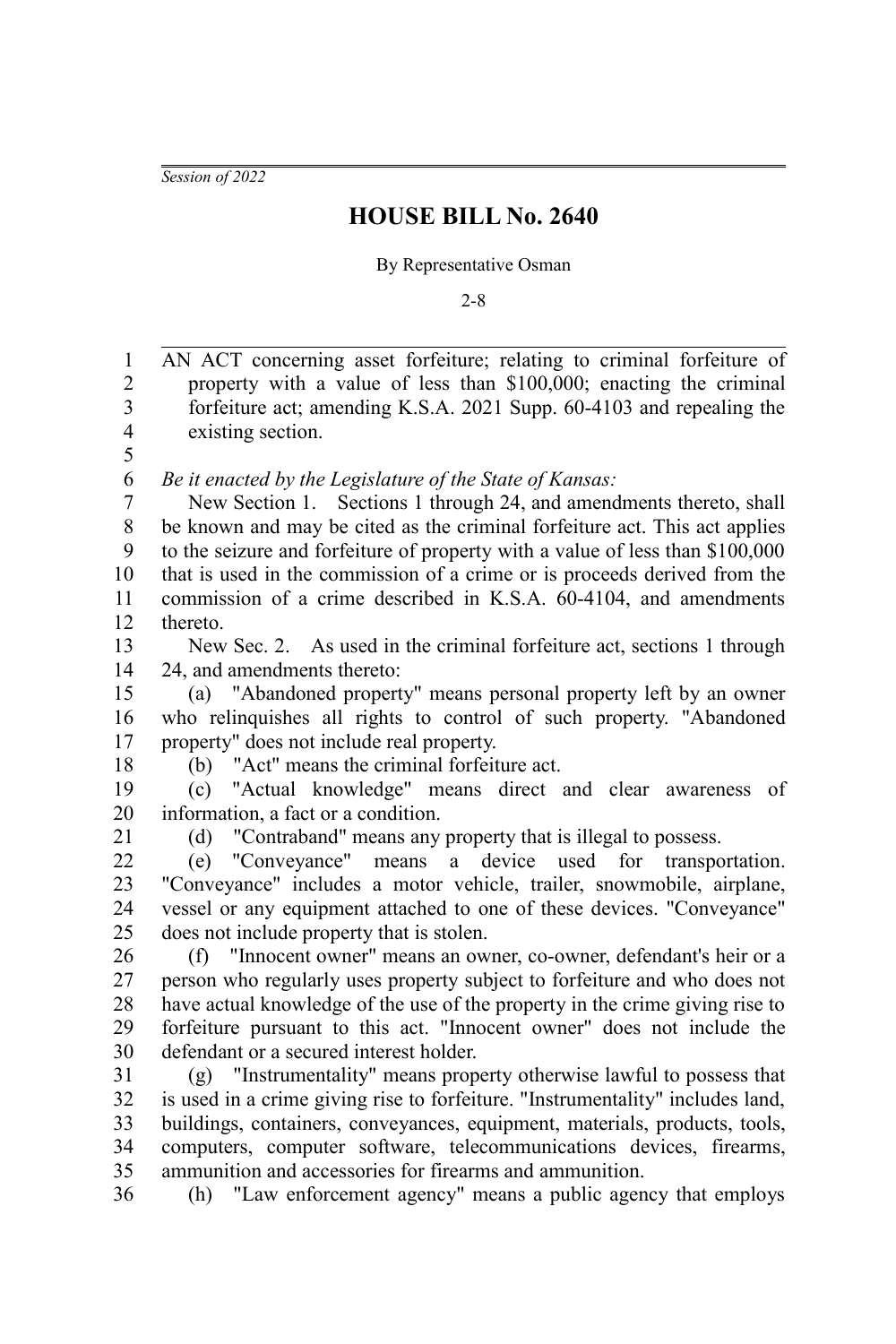law enforcement officers as defined in K.S.A. 74-5602, and amendments thereto. 1  $\mathcal{L}$ 

(i) "Proceeds" means money, securities, negotiable instruments or other means of exchange obtained from the sale of property or contraband. 3 4

(j) "Prosecuting attorney" means the same as defined in K.S.A. 22- 2202, and amendments thereto. 5 6

(k) "Real property" means land and anything growing on, attached to or erected on such land, including a building. 7 8

(l) "Secured interest holder" means a person who is a secured creditor, mortgagee, lienholder or other person who has a valid claim, security interest, mortgage, lien, leasehold or other interest in the property subject to forfeiture. "Secured interest holder" does not include the defendant or an innocent owner. 9 10 11 12 13

New Sec. 3. (a) A court that has jurisdiction over a criminal case giving rise to forfeiture under this act shall have jurisdiction over the related forfeiture proceeding. 14 15 16

(b) A forfeiture proceeding under this act shall be a part of the criminal case. A hearing on such forfeiture shall be conducted after the defendant has been convicted of the crime giving rise to forfeiture. 17 18 19

New Sec. 4. (a) A court may issue an ex parte order to attach, seize or secure personal property that is the subject of a potential forfeiture proceeding and to provide for the custody of such property in accordance with this act. 20 21 22 23

(b) Personal property may be seized without a court order issued pursuant to subsection (a) if: 24 25

(1) The personal property subject to forfeiture is seized incident to a lawful arrest; 26 27

(2) there is probable cause to believe the delay caused by the necessity of obtaining an order pursuant to subsection (a) would result in the removal or destruction of the personal property; or 28 29 30

(3) the personal property is the subject of a previous valid judgment of forfeiture. 31 32

New Sec. 5. (a) Real property shall not be seized or restrained without a court order. 33 34

(b) (1) A court shall not issue an order to seize or restrain real property unless the defendant and any other person with a known interest in such property receive notice and are given an opportunity for a hearing to determine whether probable cause exists for such seizure or restraint. 35 36 37 38

(2) Notice under paragraph (1) shall be made by personal service. If personal service is not made after reasonable attempts, notice may be made by publication. 39 40 41

(c) If a prosecuting attorney initiates legal proceedings to sell or destroy real property, the prosecuting attorney shall notify the defendant 42 43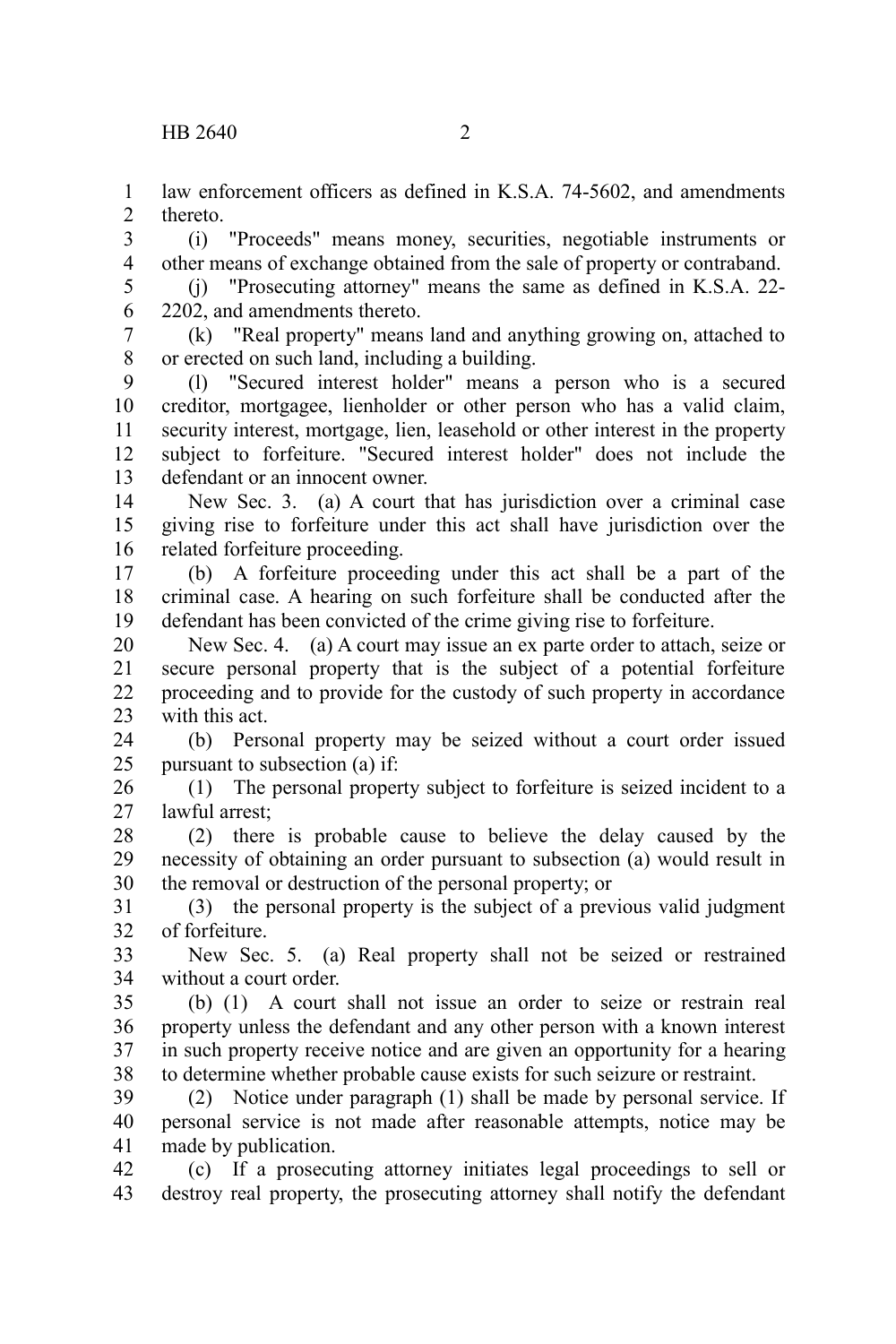and any other person with a known interest in the property within 30 days. 1

New Sec. 6. No property rights exist in stolen property or contraband, and such property or contraband may be seized. Stolen property shall be returned to the lawful owner. Contraband shall be destroyed in accordance with K.S.A. 22-2512, and amendments thereto. 2 3 4 5

New Sec. 7. When property is seized, a law enforcement officer shall give an itemized receipt to the person from whom the property was seized. Such receipt shall be numbered and shall constitute notice of seizure. If the person possessing the property is not present at the time of the seizure, the law enforcement officer shall leave the receipt in the place where the property was found, if reasonably possible. 6 7 8 9 10 11

New Sec. 8. (a) The following property is not subject to seizure or forfeiture pursuant to this act: 12 13

14

(1) Real property that is a homestead;

(2) money in an amount of \$200 or less; and

15 16

(3) a motor vehicle with a market value of \$2,000 or less.

(b) A prosecuting attorney shall provide law enforcement agencies in the prosecuting attorney's jurisdiction with the names of publications to use to establish the value of a motor vehicle. 17 18 19

New Sec. 9. A law enforcement officer may not request, induce or require a person to waive a person's interest in property for purposes of seizing or forfeiting property. A document purporting to waive any interest or rights in seized property is void and inadmissible in court. 20 21 22 23

New Sec. 10. Title to property subject to forfeiture vests with the state when the court issues a forfeiture judgment, and such title shall relate back to the time when the property was seized. Title to substitute assets vests when the court issues an order forfeiting substitute assets. 24 25 26 27

New Sec. 11. (a) If a defendant in a criminal case is represented by a public defender or appointed counsel, such public defender or appointed counsel shall represent the defendant in a related forfeiture proceeding. 28 29 30

(b) If a defendant or an innocent owner engages in pro se representation in a forfeiture proceeding, the prosecuting attorney and the court may engage in discussions with the defendant or an innocent owner for the purpose of resolving the claim. 31 32 33 34

New Sec. 12. (a) A prosecuting attorney shall perform a reasonable search of public records to identify any person, other than the defendant, known to have an interest in the property subject to forfeiture. 35 36 37

(b) The prosecuting attorney shall give notice to any person, other than the defendant, identified to have an interest in the property subject to forfeiture. Such notice shall include the seizure receipt number given pursuant to section 7, and amendments thereto. Notice shall be by personal service. If personal service is not made after reasonable attempts, notice may be made by publication. The following language shall be included 38 39 40 41 42 43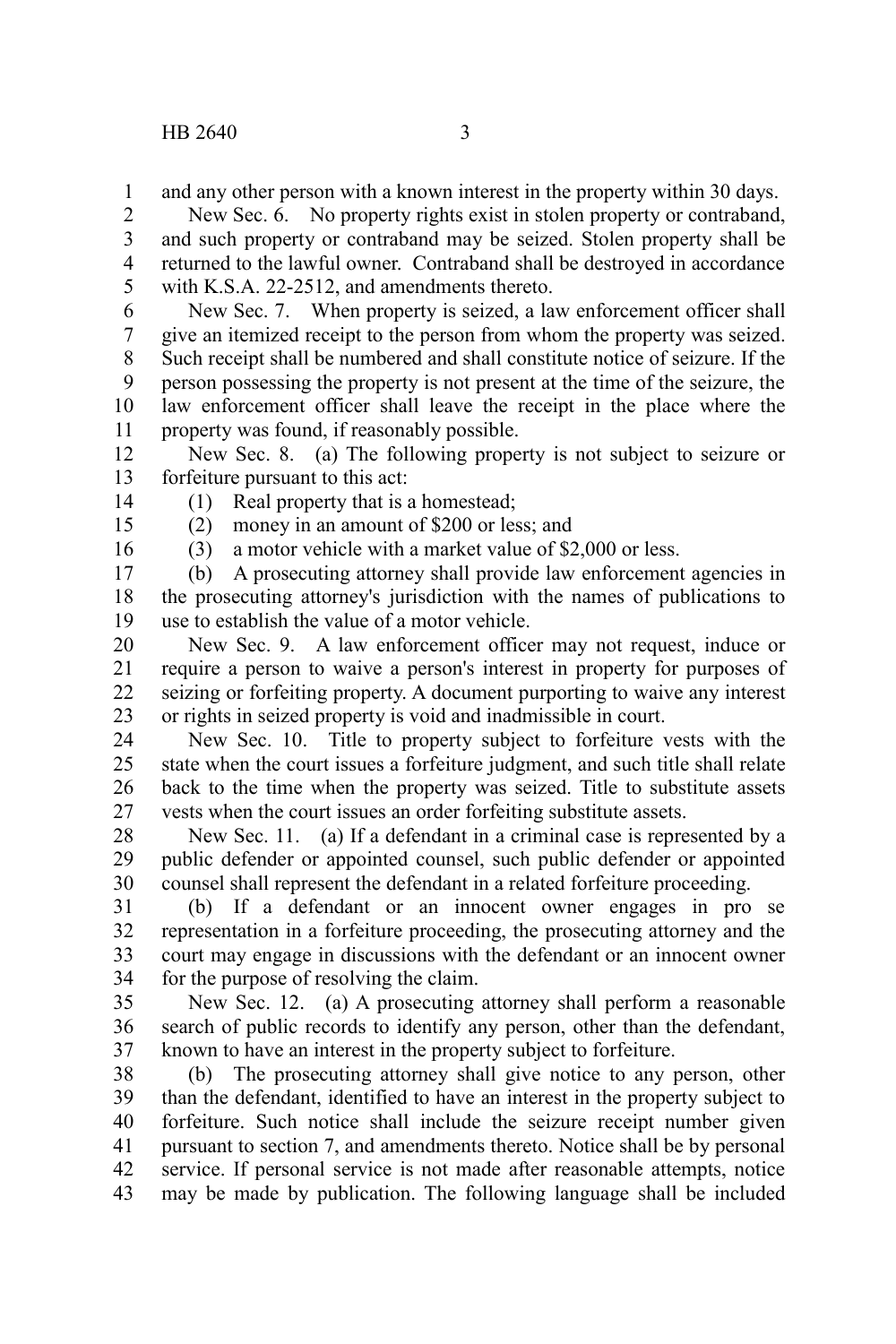with the notice: "WARNING: You may lose the right to be heard in court if you do not file promptly a statement of interest or ownership." If notice is not properly served on a person who has an interest in the property, the court shall order the return of the property to such person on request of such person. 1 2 3 4 5

New Sec. 13. (a) After property is seized, a defendant or any person with an interest in such property may petition the court to conduct a hearing on such seizure. The court shall hold such hearing: 6 7 8

9

(1) As a separate hearing; or

(2) in combination with a hearing conducted on the related criminal proceeding, including a preliminary hearing or other pretrial hearing. 10 11

(b) Such hearing shall be conducted within 30 days of the petition. A party may request one extension of not more than 10 days and shall provide evidence of good cause for such extension. 12 13 14

(c) The court shall order the return of such property if the court finds:

15 16

(1) The seizure was conducted in violation of this act;

(2) a criminal charge has not been filed and no extension of the filing period is available; 17 18

19

(3) the property is not reasonably required to be held as evidence;

(4) the final judgment is likely to be in favor of the defendant or person with interest in the property; or 20 21

(5) the property is the only reasonable means for the defendant to pay for legal representation unless the prosecuting attorney shows by a preponderance of the evidence that the property is the instrumentality of or proceeds derived directly from the crime giving rise to forfeiture. 22 23 24 25

(d) The court may return property, in whole or in part, to the defendant for the purpose of obtaining counsel if such property is not needed as evidence. 26 27 28

New Sec. 14. (a) When a prosecuting attorney seeks to forfeit property, the prosecuting attorney shall file a notice of proposed forfeiture with the court. The notice shall accompany the initial charging document as a separate document and shall include: 29 30 31 32

33 34 (1) A description of the property seized; (2) the time, date and place of the seizure;

(3) the seizure receipt number on the receipt issued pursuant to section 7, and amendments thereto; and 35 36

(4) a description of how the property was used in or is proceeds derived from the alleged crime. 37 38

(b) The notice may seek forfeiture of the property as a sanction related to the crime giving rise to forfeiture or as part of a sentencing consideration. Such notice shall not be read to a jury. The prosecuting attorney may amend the notice at any time before a trial in the criminal case is commenced. If notice is not filed with the initial charging 39 40 41 42 43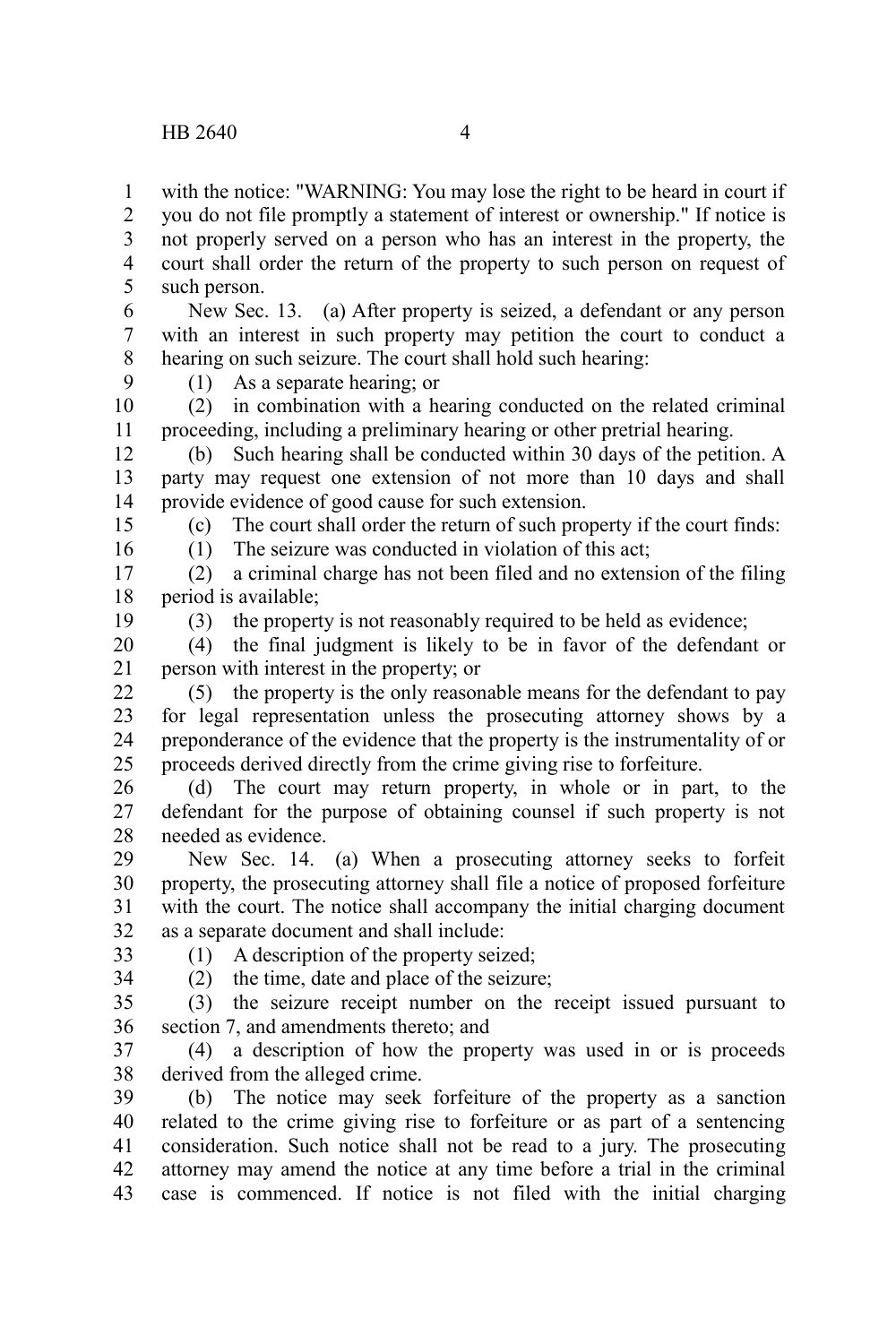document, the court may grant an unlimited number of 30-day extensions for filing such notice for good cause. 1  $\mathcal{L}$ 

(c) If the prosecuting attorney does not file notice with the initial charging document, no extension is granted pursuant to subsection (b) or an extension granted pursuant to subsection (b) expires, the court shall order the return of the property to the owner. 3 4 5 6

(d) Forfeiture proceedings shall be conducted in a manner consistent with the Kansas code of criminal procedure. 7 8

New Sec. 15. (a) Property may be forfeited if the state:

(1) Secures a conviction for a crime described in K.S.A. 60-4104, and amendments thereto; and 10 11

(2) establishes by a preponderance of the evidence that the property is an instrumentality of or proceeds derived from such crime. 12 13

(b) Nothing in this section shall prohibit property being forfeited as part of a: 14 15 16

(1) Plea agreement; or

(2) grant of immunity or reduced punishment, with or without the filing of a criminal charge, in exchange for testifying or assisting a law enforcement investigation or prosecution. 17 18 19

(c) The court may waive the conviction requirement of subsection (a) and grant title of the property to the state if the prosecuting attorney files a motion within 90 days of seizure of the property and shows, by a preponderance of the evidence, that the defendant: 20 21 22 23

(1) Died; 24

 $25$ 

9

## (2) was deported by the United States government;

(3) abandoned the property; or 26

(4) fled the jurisdiction. 27

New Sec. 16. (a) The defendant may petition the court to determine whether the forfeiture is unconstitutionally excessive. The defendant has the burden of establishing that forfeiture is unconstitutionally excessive by a preponderance of the evidence. 28 29 30 31

(b) In determining whether the forfeiture is unconstitutionally excessive, the court may consider all relevant factors, including, but not limited to: 32 33 34

(1) The seriousness of the crime and the crime's impact on the community; 35 36 37

(2) the extent to which the defendant participated in the crime;

(3) the extent to which the property was used in committing the crime; 38 39

(4) whether the crime was completed or attempted; 40

(5) the sentence or fine to be imposed for committing the crime; 41

(6) if the property is a motor vehicle, the hardship to the defendant if 42

the forfeiture would deprive the defendant of the defendant's livelihood; 43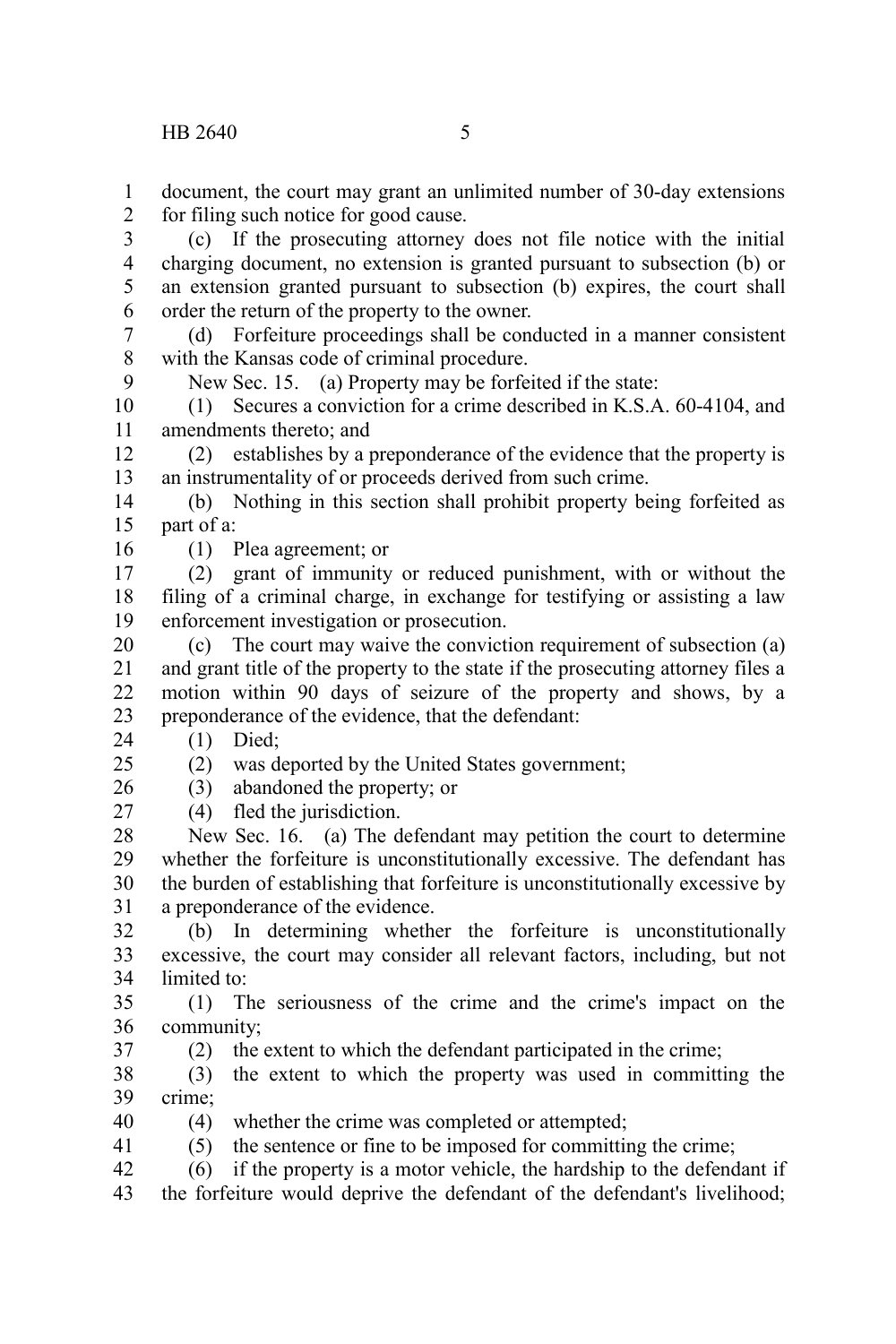and 1

(7) an unjust hardship to the defendant's family if the property is forfeited. 2 3

(c) In determining the value of the property, the court may consider all relevant factors related to the fair market value of the property. The court shall not consider the value of the property to the state in determining whether the forfeiture is unconstitutionally excessive. 4 5 6 7

New Sec. 17. (a) Property encumbered by a security interest shall not be subject to forfeiture. 8 9

(b) The prosecuting attorney shall return property to a secured interest holder up to the value of the interest. If the property is not returned, the secured interest holder may petition the court at any time prior to conviction in the criminal case. The petition may include the receipt number of the receipt issued pursuant to section 7, and amendments thereto. 10 11 12 13 14 15

(c) The court shall hold a hearing on the petition within 30 days after it is filed. The secured interest holder shall establish, by a preponderance of the evidence, the validity of such security interest. If the secured interest holder alleges a valid interest but the prosecuting attorney disputes the validity of the interest, the prosecuting attorney shall establish, by a preponderance of the evidence, that the: 16 17 18 19 20 21

- $22$
- 23

(2) interest resulted from a fraudulent conveyance; or

(1) Interest is invalid;

(3) secured interest holder consented to the use of the property in the crime giving rise to forfeiture. 24 25

(d) If the prosecuting attorney does not meet the burden described in subsection (c), the court shall order the state to relinquish claim to the property, up to the value of the secured interest, and shall order the return of the such interest to the secured interest holder. 26 27 28 29

New Sec. 18. (a) Property of an innocent owner shall not be subject to forfeiture. 30 31

(b) The prosecuting attorney shall return property to an innocent owner. If the property is not returned, the innocent owner may petition the court at any time prior to conviction in the criminal case. Such petition shall not be subject to any fees, including a filing fee or docket fee. The petition may include the receipt number of the receipt issued pursuant to section 7, and amendments thereto. The petition shall include a simple statement that describes: 32 33 34 35 36 37 38

39 40

41

(1) The innocent owner's interest in or regular use of the property;

(2) the relief sought by the innocent owner; and

(3) any additional facts supporting the innocent owner's claim.

(c) The court shall hold a hearing on the petition within 30 days after 42

it is filed. The innocent owner shall establish, by a preponderance of the 43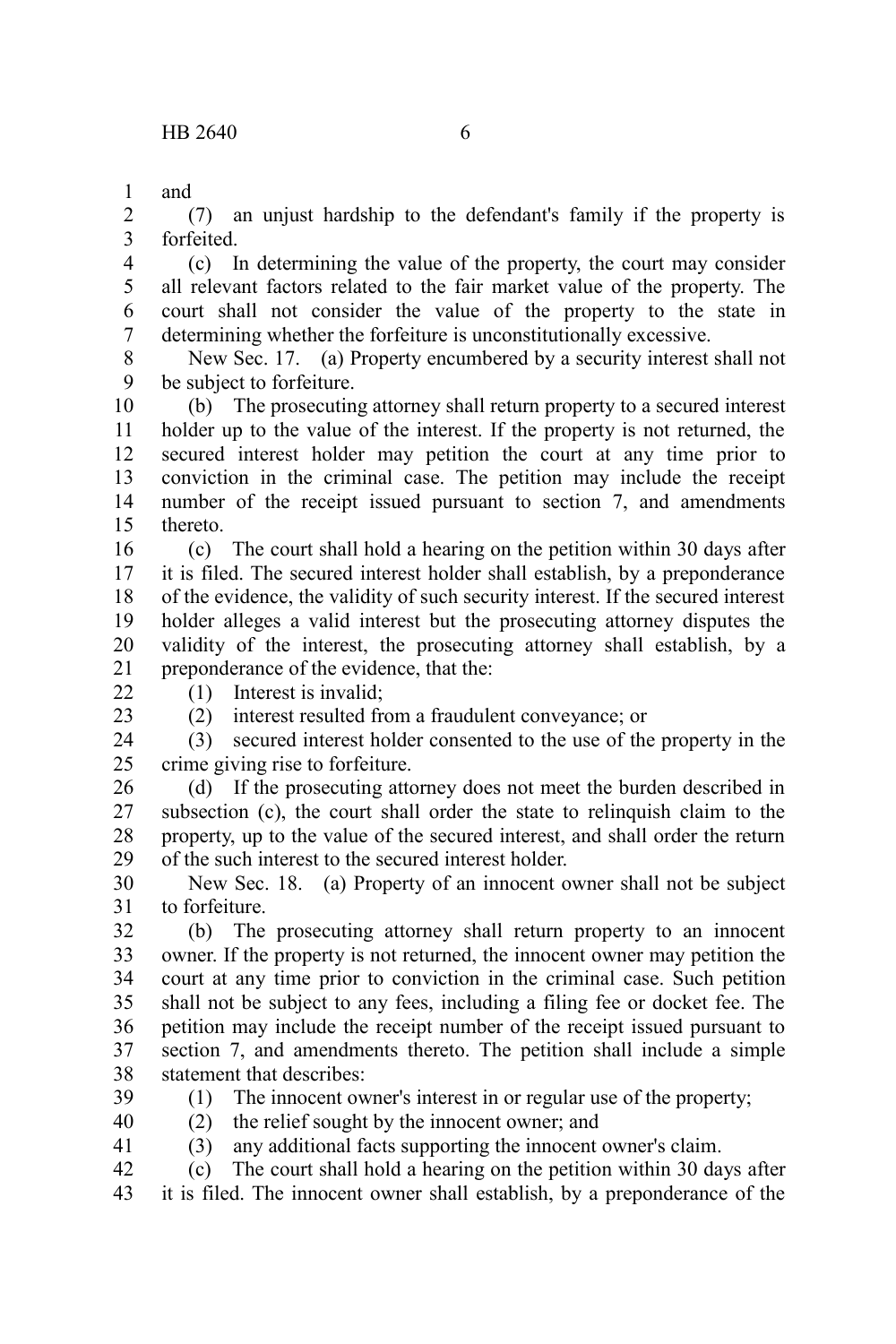evidence, the validity of such owner's interest in or regular use of the property. If the innocent owner alleges a valid interest but the prosecuting attorney disputes the validity of the interest, the prosecuting attorney shall establish, by a preponderance of the evidence, that the: 1 2 3 4

- 5
- 6

(1) Interest is invalid;

(2) innocent owner does not regularly use such property;

(3) innocent owner had actual knowledge or reasonably should have known that the property was used in or derived directly from the crime giving rise to forfeiture; or 7 8 9

(4) the innocent owner was not a bona fide purchaser without notice of any defect in the title and for valuable consideration. 10 11

(d) If the prosecuting attorney does not meet the burden described in subsection (c), the court shall order the state to relinquish claim to the property and shall order the return of such property to the innocent owner. 12 13 14

(e) No information provided by an innocent owner pursuant to this section shall be used as evidence in the criminal case against the defendant. Nothing in this section shall prohibit the innocent owner from providing information to the prosecuting attorney or the defendant or testifying at any trial. 15 16 17 18 19

(f) A defendant may invoke the right against self-incrimination or the marital privilege during a forfeiture proceeding. The trier of fact may draw an adverse inference from the invocation of such right or privilege. 20 21 22

New Sec. 19. (a) If the prosecuting attorney fails to meet such attorney's burden in the criminal forfeiture proceeding, the court shall enter a judgment dismissing the forfeiture proceeding and ordering the return of the property to the owner unless the owner's possession of such property is illegal. 23 24 25 26 27

(b) If the prosecuting attorney meets such attorney's burden in the criminal case and related forfeiture proceeding, the court shall enter a judgment forfeiting the property. 28 29 30

(c) The court may enter a judgment following a hearing pursuant to a plea agreement or stipulation or at the court's discretion. 31 32

New Sec. 20. (a) Upon motion by the prosecuting attorney, the court may order the forfeiture of substitute property owned solely by the defendant up to the value of property that would otherwise be subject to forfeiture but is beyond the court's jurisdiction or cannot be located after due diligence, if the prosecuting attorney establishes by a preponderance of the evidence that the defendant: 33 34 35 36 37 38

(1) Dissipated the property; 39

42

(2) transferred, sold or deposited property with a third party to avoid forfeiture; 40 41

(3) diminished the value of the property substantially; or

(4) commingled property with other property that cannot be divided 43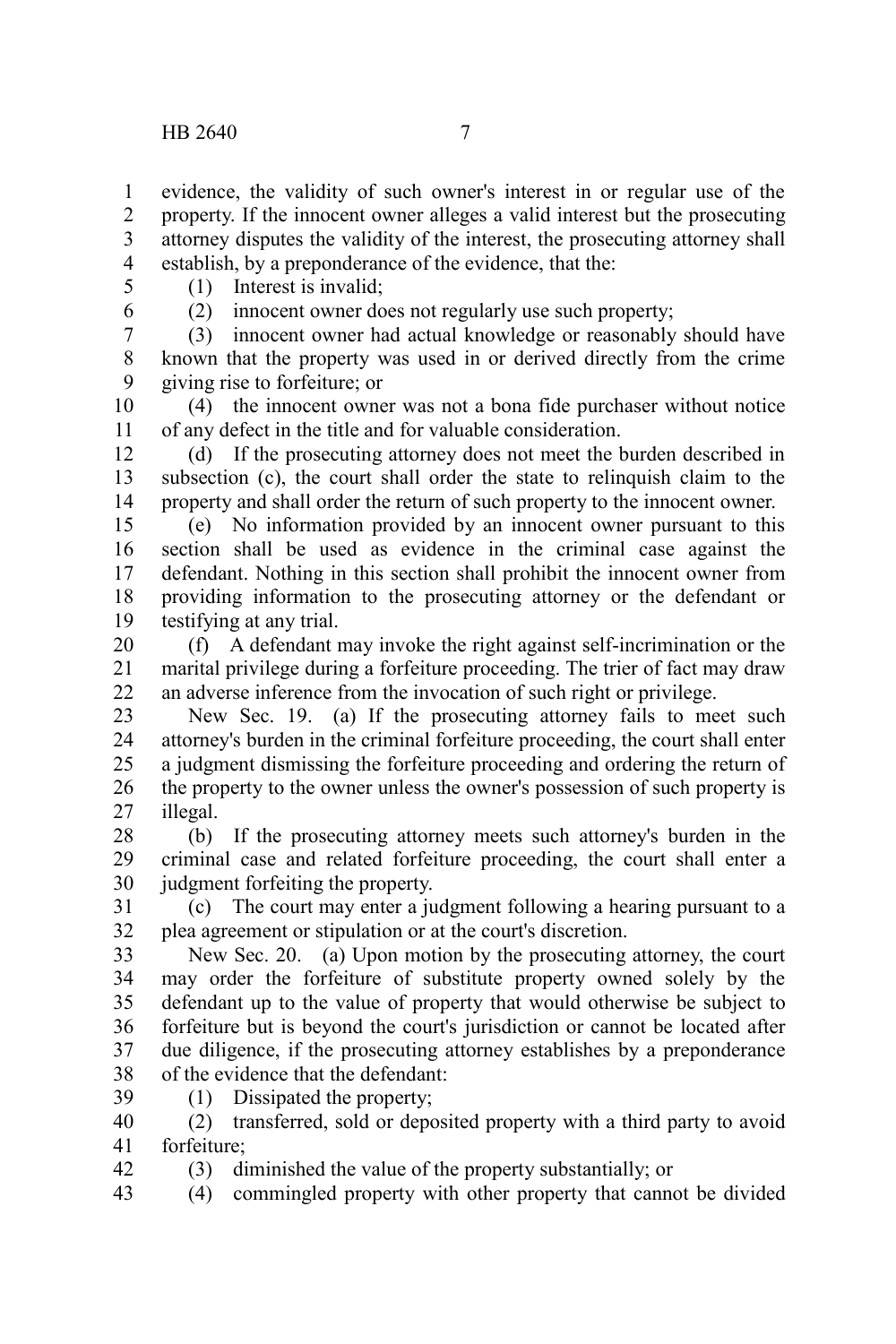without difficulty. 1

(b) The prosecuting attorney shall not seek personal money judgments or other remedies related to the forfeiture of property not provided for by this act. 2 3 4

New Sec. 21. A defendant is not jointly and severally liable for forfeiture awards owed by other defendants. When ownership is unclear, a court may order each defendant to forfeit property on a pro rata basis or by another means the court finds equitable. 5 6 7 8

New Sec. 22. (a) A party to a forfeiture proceeding, other than the defendant, may appeal the court's decision in such proceeding. The defendant may appeal the court's decision regarding the seizure or forfeiture of property following final judgment in the forfeiture proceeding. 9 10 11 12 13

(b) In any proceeding in which an owner's claim prevails by recovering at least half, by value, of the property, the court shall order the seizing agency or prosecuting attorney to pay: 14 15 16

(1) Reasonable attorney fees and other litigation costs incurred by the owner; 17 18

19

(2) post-judgment interest; and

(3) in cases involving money or other negotiable instruments or the proceeds of an interlocutory sale, any interest actually paid from the date of the seizure. 20 21  $22$ 

New Sec. 23. If the court orders the return of property, the law enforcement agency holding the property shall return the property to the owner within five days of the date of the order. The owner shall not be subject to any expenses related to towing, storage or preservation of the property. The law enforcement agency that holds the property is responsible for any damages, storage fees and related costs associated with the property. 23 24 25 26 27 28 29

New Sec. 24. (a) When property other than money is forfeited pursuant to this section, the court shall order the sale of the forfeited property. The court may order forfeited money and the proceeds of a sale to: 30 31 32 33

34

(1) Pay restitution to the victim of the crime;

(2) satisfy recorded liens, mortgages or filed security interests in forfeited property; 35 36

(3) pay reasonable costs for the towing, storage, maintenance, repairs, advertising and sale and other costs associated with the forfeited property; 37 38

(4) reimburse the seizing law enforcement agency for non-personnel operating costs, including money for a controlled drug buy, related to the investigation of the crime; and 39 40 41

(5) reimburse the prosecuting attorney, public defender or courtappointed attorney for non-personnel costs, including filing fees, 42 43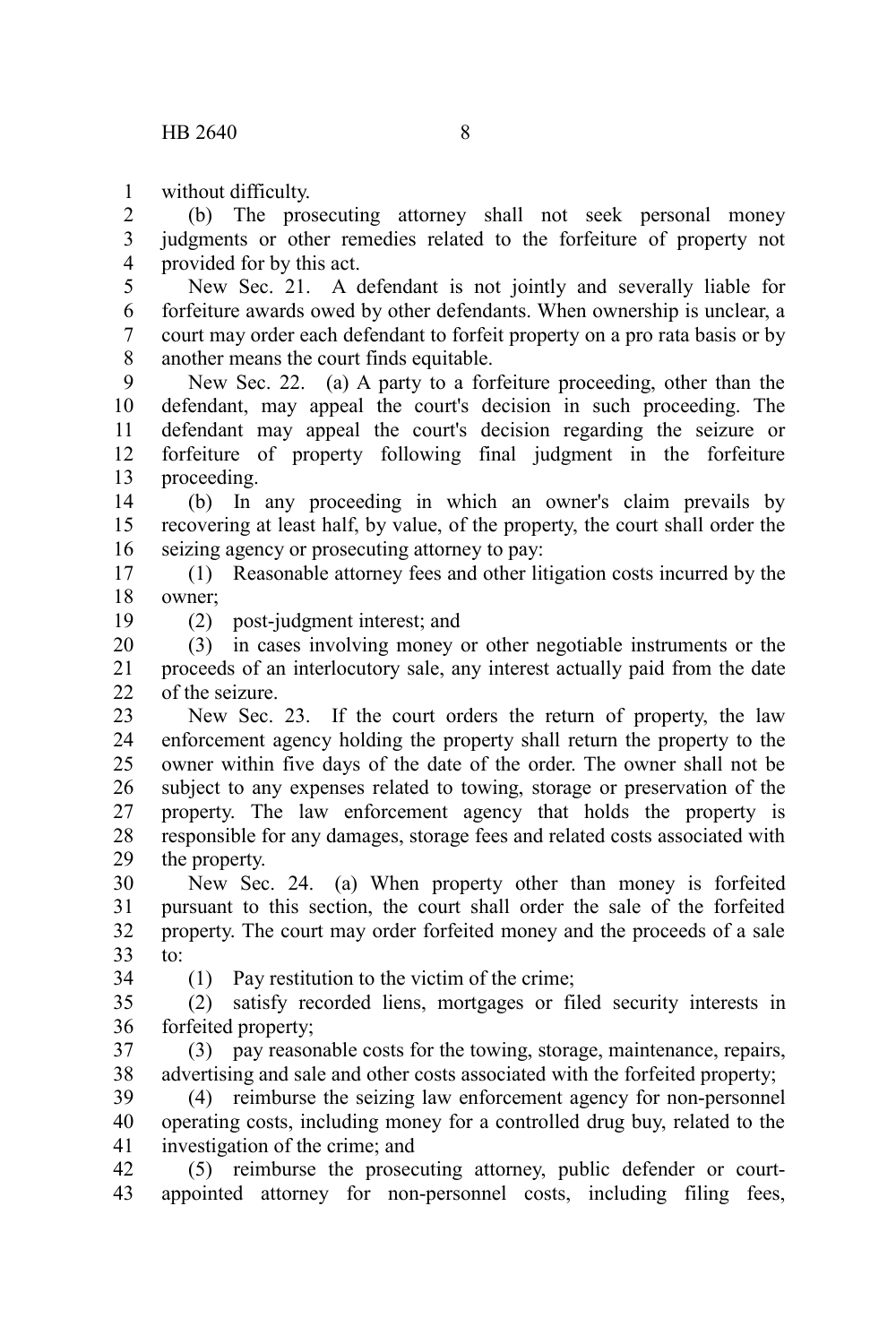subpoenas, court reporters and transcripts. 1

(b) After the court orders proceeds to be paid pursuant to subsection (a), any proceeds remaining shall be deposited in the state treasury to the credit of the state general fund. 2 3 4

5

(c) A law enforcement agency shall not:

(1) Sell forfeited property directly or indirectly to an employee of the law enforcement agency, to any person related to an employee of the law enforcement agency or to another law enforcement agency; 6 7 8

(2) transfer property that was seized or forfeited under state law to a federal agency. 9 10

(d) Nothing in subsection (c) shall prohibit a state law enforcement agency from participating in joint task forces with the federal government. Any proceeds from such task forces shall be deposited in the state treasury to the credit of the state general fund. 11 12 13 14

Sec. 25. K.S.A. 2021 Supp. 60-4103 is hereby amended to read as follows: 60-4103. (a) *The provisions of this act shall only apply to property seized with a value of more than \$100,000. All other seizure and forfeiture of property shall be subject to the provisions of the criminal forfeiture act, sections 1 through 24, and amendments thereto.* 15 16 17 18 19

20

*(b)* The district court has jurisdiction under this act over:

(1) All interests in property if the property for which forfeiture is sought is within this state at the time the action is filed; or 21 22

(2) the interest of an owner or interest holder in the property if the owner or interest holder is subject to personal jurisdiction in this state. 23 24

 $(**b**)(c)$  (1) In addition to the venue provided for under any other provision of law, a proceeding for forfeiture under this act may be commenced and maintained in the county in which any part of the property is found or in the county in which a civil or criminal action could be commenced and maintained against an owner or interest holder for the conduct alleged to give rise to the forfeiture. 25 26 27 28 29 30

(2) (A) Except as provided in subsection  $(b)(2)(B)$ , any proceeding for forfeiture brought by the attorney general may be commenced and maintained in: 31 32 33

(i) Any county in which there is proper venue as provided in subsection  $(b)(1)$  or any other provision of law; or 34 35

(ii) Shawnee county unless a motion to change venue is properly filed with the court not later than 20 days after service of the petition commencing such proceeding. If such motion to change venue is properly filed, the court shall transfer the proceeding to another county in which there is proper venue as provided in subsection  $(b)(1)$  or any other provision of law. 36 37 38 39 40 41

(B) If a proceeding for forfeiture is brought by the attorney general and involves property, law enforcement agencies, or owners or interest 42 43